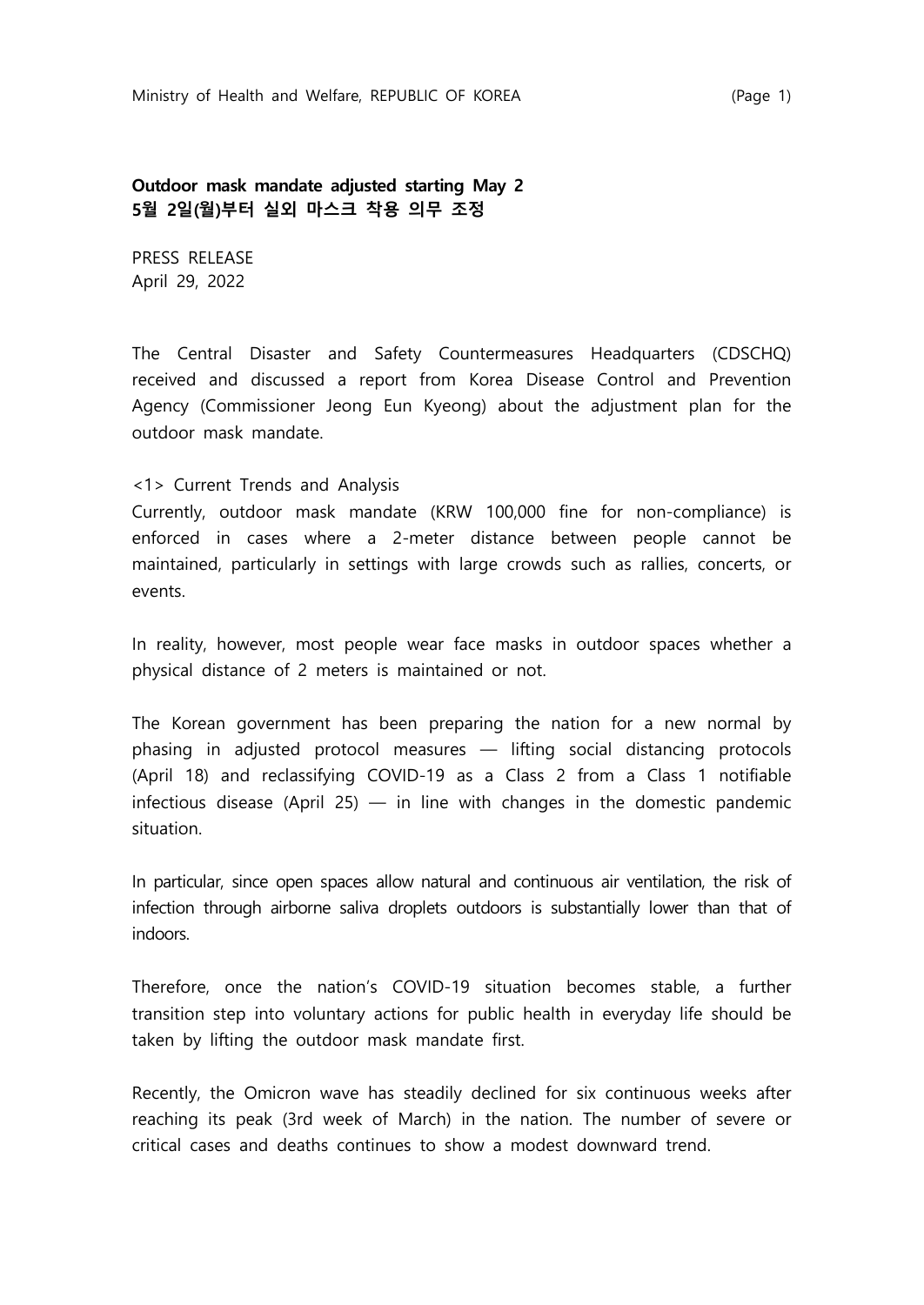While many foreign countries have not enforced a mandatory mask-wearing rule, others such as Singapore and New Zealand have eased mandated mask-wearing after their Omicron wave passed its peak.

A fair comparison between Korea and other countries may not be completely possible considering the different circumstances facing each country in terms of the pandemic situation. Nevertheless, the level of confirmed cases at the time when other countries lifted their outdoor mask mandates was similar to (Singapore) or higher than (New Zealand, France) the recent level in Korea, and these countries have not experienced any meaningful change in the downward trend of confirmed cases afterward.

WHO and ECDC also recommend wearing masks outdoors when physical distancing is not possible, taking into account the fact that the risk of infection transmission outdoors is lower than that of indoors.

(WHO) Wearing a mask is recommended where physical distancing of at least 1 meter cannot be maintained.

(ECDC) Wearing a mask should be considered in crowded outdoor settings where physical distancing is not possible.

<2> Adjustment Plan

The outdoor mask mandate will be adjusted and implemented as follows from May 2, 2022 (Mon.), until further notice.

People will still be required to wear masks when attending outdoor gatherings, concerts, or sporting events with 50 or more people. Other than these situations, wearing a mask in outdoor spaces will not be required, and therefore, individuals may choose to wear a mask or not based on personal preference.

This adjustment measure seeks to relax the mandate, which otherwise imposes a penalty for non-compliance, and to allow the public to choose to mask in outdoor spaces if they desire. Even with the mandatory rule being relaxed, wearing a mask outdoors is strongly recommended in the following situations.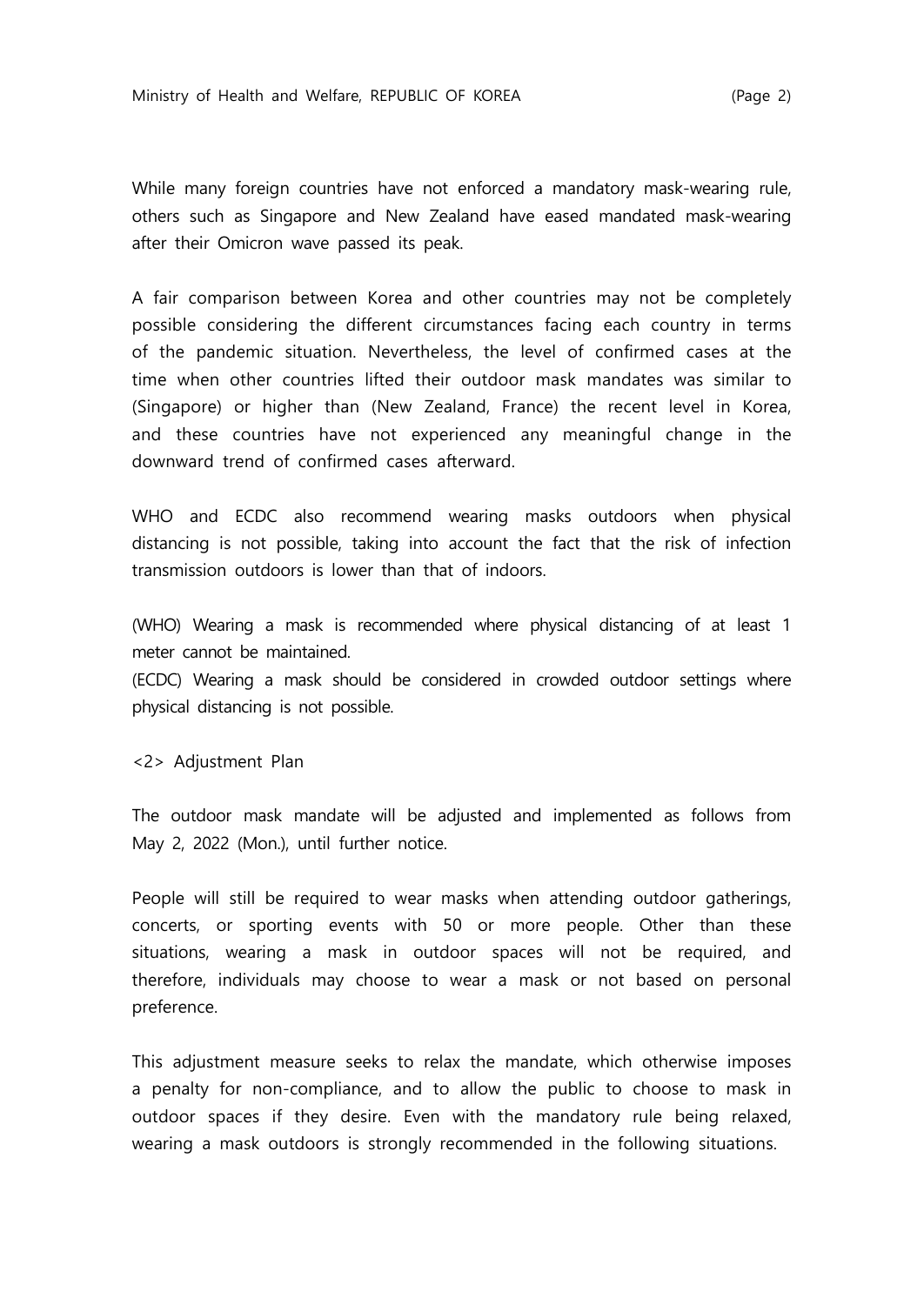| ٦<br>- |  |
|--------|--|
|        |  |

## **< Cases where wearing a mask outdoors is strongly recommended >**

- ① If you have symptoms of COVID-19 such as fever or cough
- ② If you belong to a high-risk group for COVID-19\*
	- \* The elderly, the immunocompromised, patients with chronic respiratory disease, unvaccinated people, etc.
- ③ When you use outdoor public-use facilities\* or attend events with more than 50 people
	- \* Sports venues (less than 50 people), amusement facilities (amusement parks, water parks), sports facilities (including winter sports facilities), and equivalent outdoor public-use facilities (with seating for 50 or more people)
- ④ When you are in crowded outdoor circumstances as follows
- When it is difficult for you to continuously (for 15 minutes or longer) maintain physical distancing of at least 1 meter from other groups of people
- When saliva droplets are easily produced and spread due to respiratory activities such as singing together or shouting

The government explained that the easing of the outdoor mask mandate seeks to limit the places or circumstances where fines are imposed, rather than completely remove the rule, and that the voluntary mask-wearing of individuals is still needed.

The government urged citizens to wear masks outdoors if they have symptoms of COVID-19, belong to high-risk groups, use outdoor public-use facilities, or attend events with more than 50 people, or when they are in crowded settings where physical distancing cannot be maintained or saliva droplets can be easily produced.

In addition, the government stressed that the choice of individuals to wear masks outdoors should be respected, and therefore, each citizen should decide whether or not to wear a mask depending on the situation.

In addition, the indoor mask-wearing mandate remains in place without change.